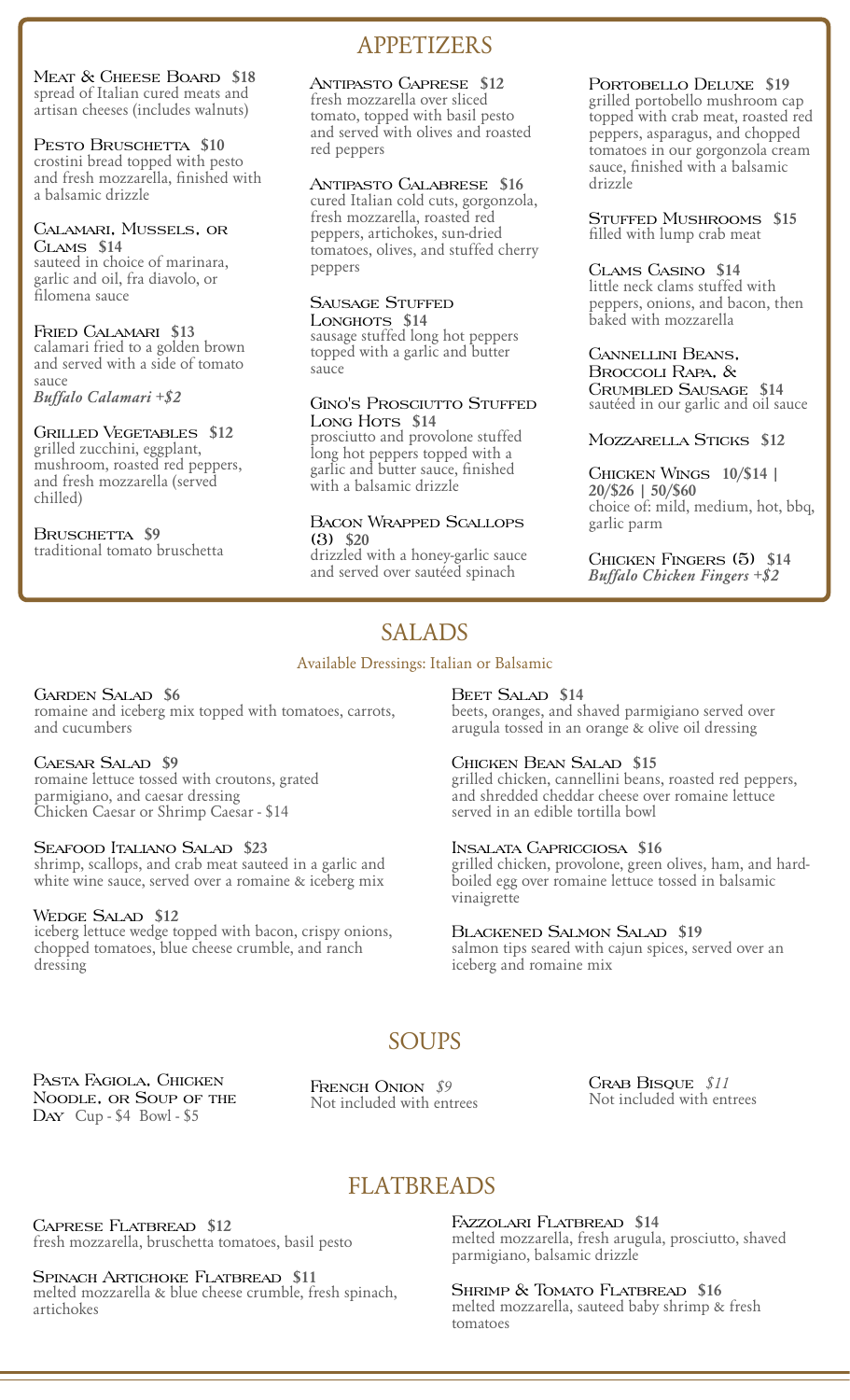#### Gnocchi Formaggi & Spinach **\$22**

gnocchi tossed with spinach in a gorgonzola, provolone, mozzarella and parmigiano cheese cream sauce

#### Lobster Ravioli **\$34**

topped with crab meat, grape tomatoes, and asparagus in our blush sauce

#### Sacchetti alla Champagne **\$24**

ricotta filled pasta "sacks" with jumbo shrimp, roasted red peppers, and onions in a champagne cream sauce

### Stuffed Shells **\$18**

pasta shells filled with ricotta, then baked in tomato sauce with mozzarella

# PASTA SPECIALTIES

#### Penne All'Arrabbiata (Spicy) **\$23**

sautéed with garlic, chopped long hots, crumbled sausage, and parmigiano cheese in our tomato sauce

### Cavatelli Ragu **\$22**

slow cooked pork in a thick tomato sauce with cavatelli pasta, topped with shaved parmigiano

#### Broccoli Rapa & Sausage Cavatelli **\$23**

broccoli rapa and sliced sausage tossed with cavatelli pasta in a garlic and oil sauce

#### Wild Mushroom Ravioli **\$25**

in a truffle infused cream sauce

PASTA

Macaroni & Cheese **\$22** baked in a Vermont cheddar cheese sauce, topped with bread crumbs *Buffalo Chicken Mac & Cheese \$27 Lobster Mac & Cheese \$42*

### Eggplant Rollatini **\$20**

eggplant dipped in egg batter and lightly fried, rolled with ricotta and baked with tomato sauce and mozzarella, served with penne *(eggplant is not breaded or deep fried)*

#### Lasagna **\$22**

layered with meatballs, ham, egg, mozzarella, and ricotta, baked in our bolognese sauce with mozzarella

PASTA SELECTION Spaghetti, Capellini, Linguini, Fettucine, Penne, or Rigatoni **\$17**

**or**

# Specialty Pasta Selection

Cavatelli, Cheese Ravioli, Cheese Tortellini, Cheese Stuffed Rigatoni, Cheese Sacchetti, Gnocchi, Meat Ravioli, Spinach Ravioli, Gluten Free Penne, or Whole Wheat Penne **\$20**

### SAUCE SELECTION

Tomato | Marinara | Fra Diavolo (spicy red) | Garlic & Oil | Filomena (spicy white with a touch of marinara) | Alfredo | Blush | Vodka | Pesto | Bolognese Meat Sauce

# RISOTTO

Risotto Primavera **\$25** corn, roasted red peppers, zucchini and mushrooms simmered in a garlic and oil sauce

Parmigiana **C\$23 | V\$30** cutlet topped with tomato sauce and mozzarella, served with spaghetti

Francese **C\$23 | V\$30** dipped in egg batter, and sauteed in our lemon butter and white wine sauce, served with capellini

Marsala **C\$213| V\$30** sauteed with mushrooms in a marsala wine sauce, served with penne

Risotto Gamberoni **\$3o** sauteed asparagus and jumbo shrimp simmered in a brandy cream sauce

# CHICKEN & VEAL

Limoncello **C\$23 | V\$30** sauteed with asparagus, artichokes, and sun-dried tomatoes in a limoncello cream sauce, served with linguine

Calabrese **C\$26 | V\$35** cutlet baked with meat ravioli and provolone in our bolognese meat sauce

Piccata **C\$23 | V\$30** sauteed with capers in a lemon and white wine sauce, served with capellini

Risotto Pescatore **\$35** jumbo shrimp, calamari, clams, and mussels simmered in a light marinara sauce

Oscar **C\$31 | V\$39** topped with crabmeat and asparagus in a tarragon blush sauce with provolone, served with fettucine

Toscana **C\$25 | V\$35** sauteed with mushrooms and sundried tomatoes in marsala wine, then topped with prosciutto and provolone and served with penne

Alfredo **C\$23 | V\$30** tossed in our alfredo sauce with fettucine

# **ALL ENTREES ARE SERVED WITH A CUP OF SOUP OR A SIDE GARDEN SALAD**

*You can upgrade to a side caesar salad for +\$5, french onion soup for +\$7, or crab bisque soup for +\$9*

**Upgrade to any of the following pastas for \$4 Cavatelli, Gnocchi, Squid-Ink Black Linguine, Cheese Ravioli, Cheese Tortellini, Cheese Stuffed Rigatoni, Cheese Sacchetti, Meat Ravioli, Spinach Ravioli, Gluten Free Penne, or Whole Wheat Penne**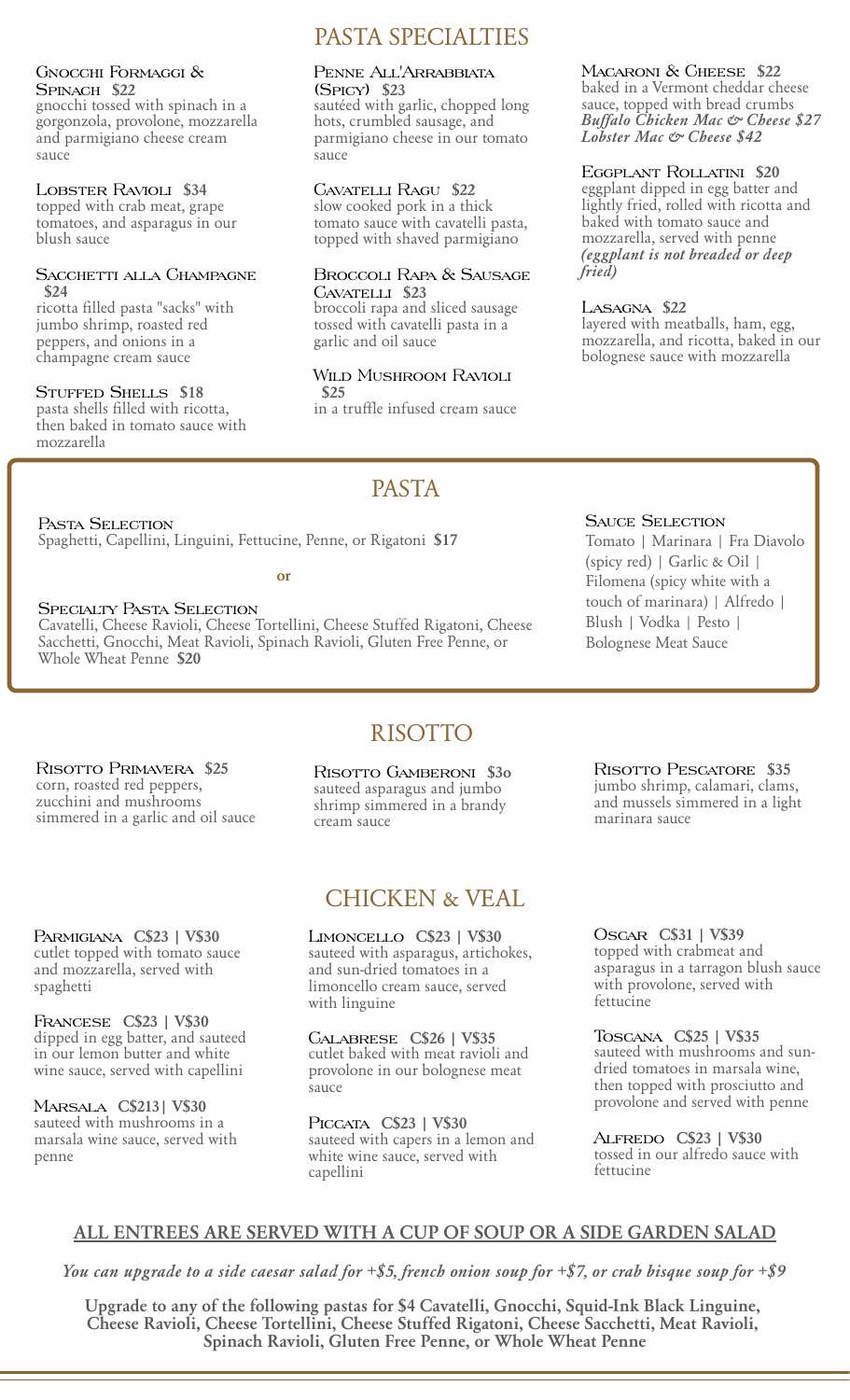FROM THE GRILL



*All our steaks are Certified Angus Beef* Served with the potato and vegetable of the day unless otherwise noted

12oz Ribeye **\$35**

16oz New York Strip **\$39**

10oz Filet Mignon **\$48**

Grilled Salmon Filet **\$32**

Land and Sea **\$50** New York strip topped with jumbo shrimp sautéed in garlic and oil

Ribeye Supreme **\$35** ribeye topped with sautéed mushrooms and onions Filet Mignon Deluxe **\$60** filet Mignon topped with crab meat in a gorgonzola cream sauce and finished with a balsamic drizzle

Surf & Turf Italiano **\$65** filet mignon, broiled lobster tail, (3) grilled jumbo shrimp, and sauteed broccoli rapa

Salmon Dello Chef **\$45** grilled salmon filet topped with sautèed crab meat, asparagus, and grape tomatoes

#### Sauce Selection: SEAFOOD

Marinara, Tomato, Garlic and Oil, Alfredo, Fra Diavolo (Spicy Red), Filomena (Spicy White with a Touch of Marinara), Blush, or Scampi

Mussels, Calamari, or Clams **\$21** sauteed in your choice of sauce, served over linguine

Jumbo Shrimp **\$26** sauteed in your choice of sauce, served over linguine Crab Meat **\$32** sauteed in your choice of sauce, served over spaghetti

Sea Scallops **\$32** sauteed in your choice of sauce, served over linguine

# SEAFOOD SPECIALTIES

Shrimp & Crab Meat Blush **\$39** jumbo shrimp sauteed with tomatoes and asparagus in a sherry wine blush sauce, served over fettuccine

Trio Fra Diavolo **\$45** jumbo shrimp, scallops, and crab meat sauteed in our fra diavolo sauce, tossed with squid-ink black linguine

#### Zuppa Di Pesce **\$60**

lobster, scallops, mussels, clams, jumbo shrimp, and calamari sauteed in marinara, served over linguine

Baby Shrimp & Clams **\$25** served with linguine in a light white wine sauce with tomatoes and onions

Broiled Twin Lobster Tails **\$60** served with the potato and vegetable of the day

Broiled Crab Cakes **\$35** served with the potato and vegetable of the day

# SIDES

Garlic Bread **\$5** *Add Cheese +\$2*

French Fries **\$6** *Add Cheese +\$2*

Onion Rings **\$8**

GARLIC KNOTS \$7 with tomato sauce

Meatballs in Tomato Sauce **\$6** *Add Cheese +\$2*

Sausage in Tomato Sauce **\$6** *Add Cheese +\$2*

Sauteed Broccoli **\$7**

Sauteed Baby Spinach **\$10**

Sauteed Broccoli Rapa **\$10**

VEGETABLE & POTATO OF THE Day **\$6**

# **ALL ENTREES ARE SERVED WITH A CUP OF SOUP OR A SIDE GARDEN SALAD**

*You can upgrade to a side caesar salad for +\$5, french onion soup for +\$7, or crab bisque soup for +\$9*

**Upgrade to any of the following pastas for \$4 Cavatelli, Gnocchi, Squid-Ink Black Linguine, Cheese Ravioli, Cheese Tortellini, Cheese Stuffed Rigatoni, Cheese Sacchetti, Meat Ravioli, Spinach Ravioli, Gluten Free Penne, or Whole Wheat Penne**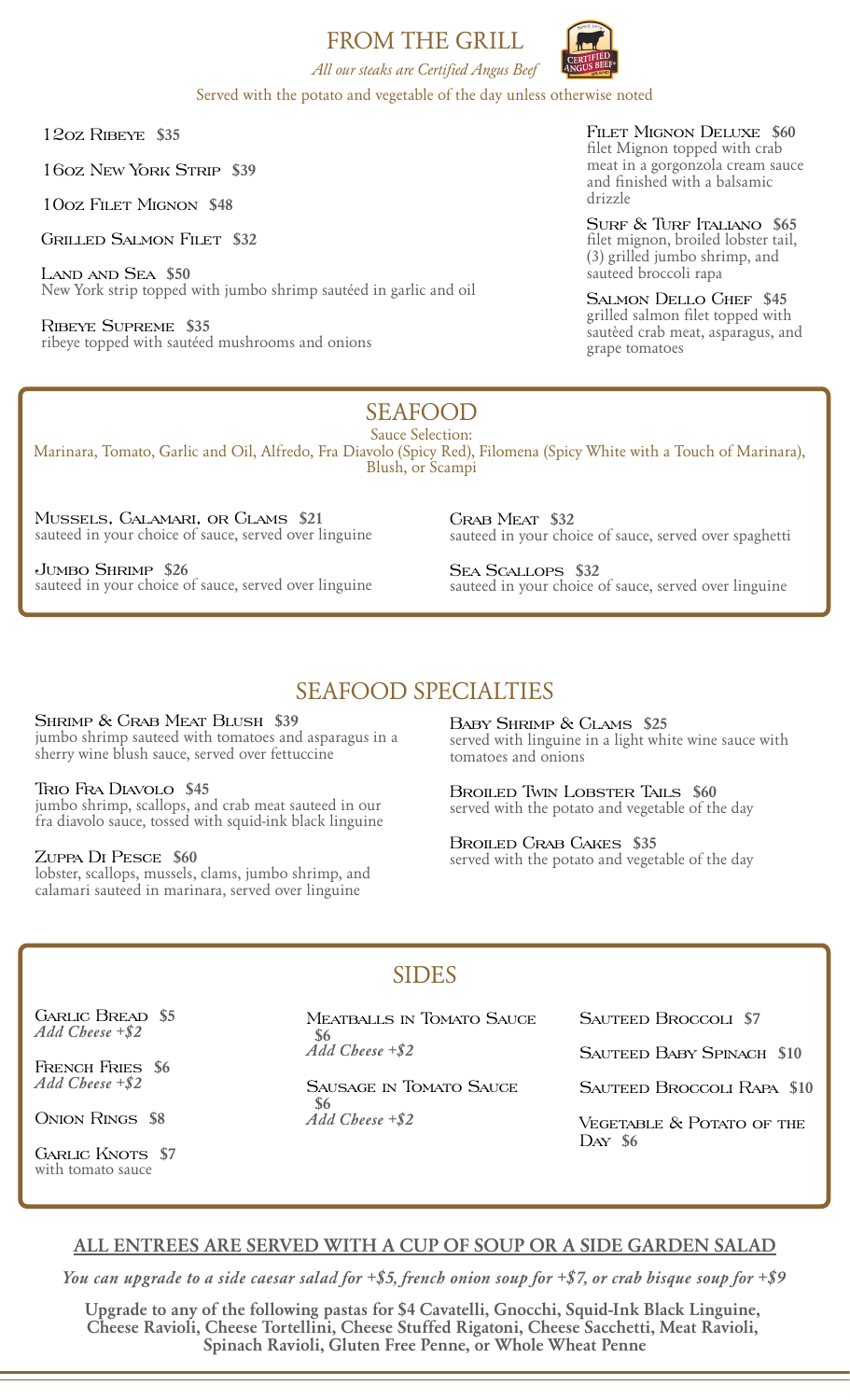### Served with French Fries. Add Soup or Garden Salad +\$3. **HOAGIES**

Italian Hoagie **\$13**

provolone, salami, ham, lettuce, tomatoes, raw onions, salt, black pepper, oregano, oil, vinegar

Fazzolari Special Hoagie **\$16**

provolone, capicollo, prosciutto, lettuce, tomatoes, raw onions, salt, black pepper, oregano, oil, vinegar

### Turkey & Cheese Hoagie **\$13**

provolone, turkey, lettuce, tomatoes, raw onions, salt, black pepper, oregano, oil, vinegar

#### Ham & Cheese Hoagie **\$13**

American cheese, ham, lettuce, tomatoes, raw onions, salt, black pepper, oregano, oil, vinegar

# HOT SANDWICHES

Served with French Fries. Add Soup or Garden Salad +\$3.

Cheesesteak (Beef or Chicken) **\$13** American cheese

Cheesesteak Hoagie (Beef or Chicken) **\$14** American cheese, lettuce, tomatoes, raw onions

Cheesesteak Special (Beef or Chicken) **\$16** American cheese, mushrooms, fried onions, green peppers

Sausage & Broccoli Rapa Panino **\$15** provolone, italian sausage, broccoli rapa

Campagnole Panino **\$15** fresh mozzarella, grilled chicken, spinach, garlic, oil

#### Chicken Americano Panino **\$14**

American cheese, grilled chicken, lettuce, tomatoes, ketchup, mayonnaise

#### Vegetable Special Panino **\$14**

provolone, zucchini, eggplant, balsamic onions, mushrooms, artichokes, broccoli, sun-dried tomatoes

Spicy Chicken Panino **\$16** provolone, grilled chicken, chopped long hots

BBQ Chicken Panino **\$15** provolone, fried onions, mushrooms

Chicken Italiano Panino **\$16** provolone, grilled chicken, roasted red peppers

Chicken Cutlet Panino **\$14** American cheese, chicken cutlet, lettuce, tomatoes, raw onions

Parma Panino **\$16** fresh mozzarella, prosciutto, roasted red peppers, garlic, oil

Chicken Parm Sub **\$13**

Veal Parm Sub **\$16**

Eggplant Parm Sub **\$12**

Shrimp Parm Sub **\$16**

Sausage, Peppers & Onions Sub **\$13**

Sausage Parm Sub **\$12**

Meatball Parm Sub **\$12**

# WRAPS

### Served with French Fries. Add Soup or Garden Salad +\$3.

Cheesesteak Wrap (Beef or Chicken) **\$13** American Cheese

Cheesesteak Hoagie Wrap (Beef or Chicken) **\$14** American cheese, lettuce, tomatoes, raw onions

Cheesesteak Special Wrap (Beef or

Chicken) **\$16** American cheese, fried onions, mushrooms, green peppers

Spinach Chicken Cheesesteak Wrap **\$14** American cheese, chicken steak, spinach

#### Broccoli Rapa Chicken Cheesesteak Wrap **\$14**

American cheese, chicken steak, broccoli rapa

Vegetable Special Wrap **\$14** provolone, zucchini, eggplant, balsamic onions, mushrooms, artichokes, broccoli, sun-dried tomatoes

Chicken Bruschetta Wrap **\$12** fresh mozzarella, grilled chicken, bruschetta tomatoes

Grilled Chicken Hoagie Wrap **\$12** American cheese, grilled chicken, lettuce, tomatoes, raw onions

Chicken Caesar Wrap **\$12** grated parmigiano, grilled chicken, romaine lettuce, caesar dressing

Chicken & Broccoli Wrap **\$13** American cheese, grilled chicken, broccoli



Served with French Fries. Add Soup or Garden Salad +\$3

Cheese Burger Deluxe **\$14** American cheese, lettuce, tomatoes, raw onions Cheese Burger Supreme **\$16** provolone, fried onions, mushrooms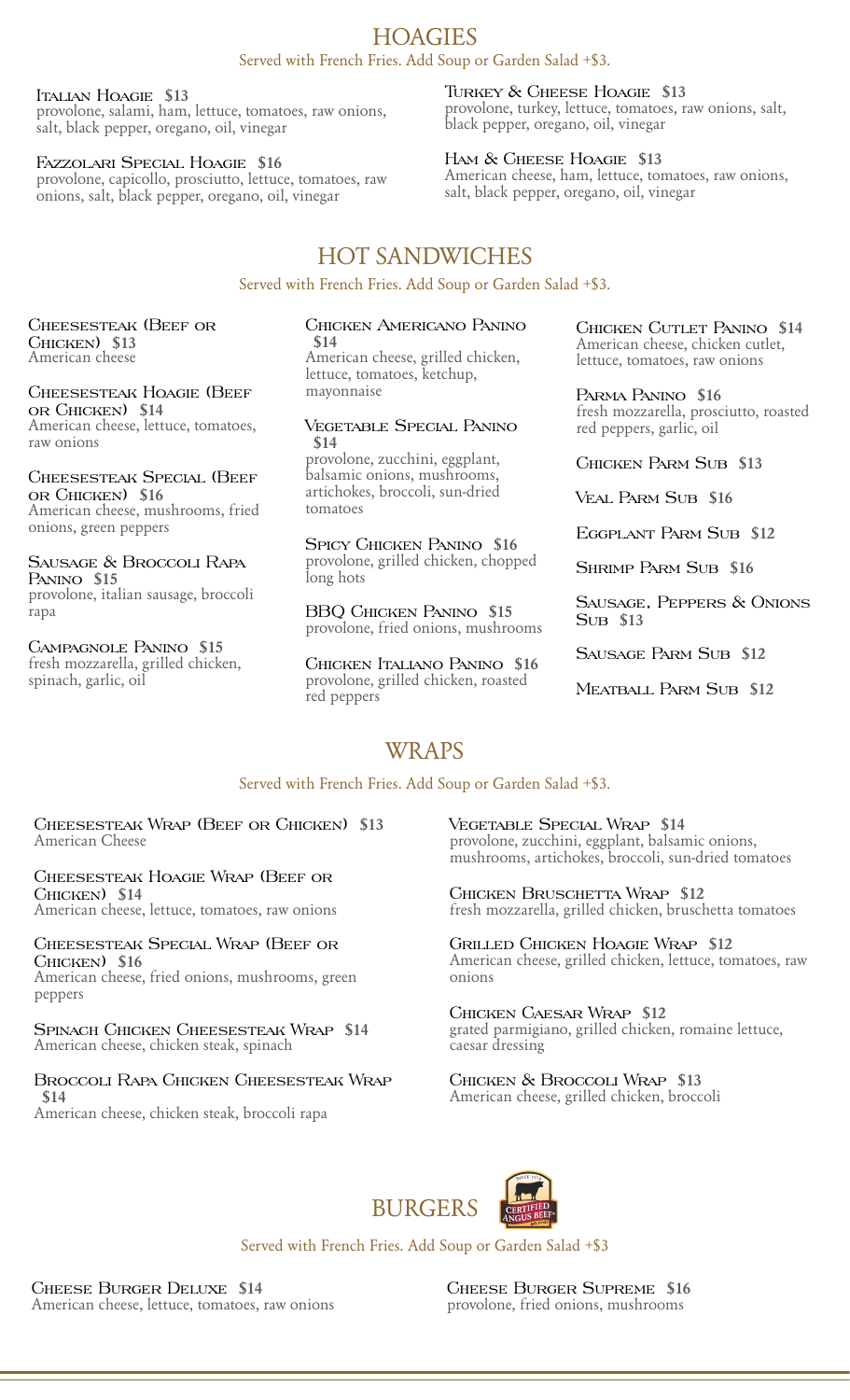# **Personal Large Sicilian Personal Large Sicilian**

Bruschetta **\$12 \$16 \$18** fresh chopped tomatoes, garlic, olive oil, tomato sauce, parmigiano cheese

White Hawaiian **\$17 \$24 \$27** pineapple, ham, ricotta, mozzarella cheese

Red Hawaiian **\$16 \$23 \$25** pineapple, ham, tomato sauce, mozzarella cheese

House Special **\$17 \$26 \$29** pepperoni, sausage, meatballs, mushrooms, green peppers, onions, mozzarella cheese, tomato sauce

Vegetable Special **\$17 \$26 \$29** mushrooms, green peppers, spinach, broccoli, onions, black olives, garlic, mozzarella cheese, tomato sauce

Meat Special **\$17 \$26 \$29** ham, pepperoni, sausage, meatballs, mozzarella cheese, tomato sauce

Seafood Special **\$22 \$35 \$40** mozzarella, ricotta, sliced tomato, sauteed shrimp & crabmeat

Buffalo Chicken **\$16 \$26 \$28** grilled chicken, blue cheese, hot sauce, mozzarella cheese

BBQ Chicken **\$16 \$26 \$28** bbq sauce, grilled chicken, mozzarella cheese

Cheese Steak Hoagie **\$16 \$26 \$28** philly steak, mozzarella cheese, lettuce, tomato, raw onions

#### SPINACH TOMATO &

Ricotta **\$16 \$26 \$28** spinach, chopped tomato, ricotta, mozzarella cheese

Mediterranean **\$17 \$27 \$29** grilled chicken, roasted red peppers, spinach, ricotta, mozzarella cheese

Tomato Pie **\$13 \$17 \$20** garlic, oregano, basil, grated parmigiano cheese, olive oil

Tomato Basil **\$15 \$23 \$26** ricotta, plum tomato, basil, garlic, mozzarella cheese

Broccoli Rapa & Sausage **\$17 \$27 \$29** Italian sausage, broccoli rapa, garlic, ricotta, mozzarella cheese

Margherita **\$16 \$23 \$26** fresh mozzarella, tomato sauce, fresh basil

Fazzolari Special **\$18 \$25 \$29** arugula, prosciutto, shaved parmigiano, ricotta, mozzarella cheese

Filomena Special **\$16 \$25 \$29** chicken steak, bacon, tomato, mozzarella cheese, ranch dressing

Gino's Favorite **\$16 \$25 \$27** Italian sausage, garlic, oregano, plum tomatoes, basil pesto, mozzarella cheese

# Gino Junior's

Favorite (spicy) **\$17 \$26 \$28** ham, pepperoni, hot cherry peppers, ricotta, tomato sauce, mozzarella cheese

Chicken Alfredo **\$16 \$26 \$28** grilled chicken, alfredo sauce, mozzarella cheese

Chicken Parmigiana **\$16 \$26 \$28** breaded chicken cutlet, tomato sauce, mozzarella cheese

Italian Flag **\$16 \$26 \$28** grilled chicken, arugula, fresh mozzarella, grape tomatoes, mozzarella cheese

# TRADITIONAL PIZZA

PERSONAL 12" PIZZA \$12 LARGE 16" PIZZA \$16 Sicilian Square Pizza \$19 Sicilian Grandmama Pizza \$19

Add \$1.00 for Personal White Pizza (For Ricotta & Touch of Garlic & Oil)

 $\sim$ 

Add \$1.50 for Large White Pizza (For Ricotta & Touch of Garlic & Oil)  $> 0$ 

### **TOPPINGS**

Extra Cheese, Onions, Green Bell Peppers, Hot Cherry Peppers, Black Olives, Mushrooms, Fresh Garlic, Spinach, Broccoli, Meatballs, Anchovies, Pepperoni, Sweet Sausage, Ham

*Personal Pizza \$2 | Large/Sicilian \$4*

**SPECIALTY TOPPINGS** Broccoli Rapa, Eggplant, Bacon, Pineapple *Personal Pizza \$4 | Large/Sicilian \$8*

# **SPECIALTY TOPPINGS**

Shrimp, Crab Meat, Prosciutto, Capicollo *Personal Pizza \$6 | Large/Sicilian \$10*